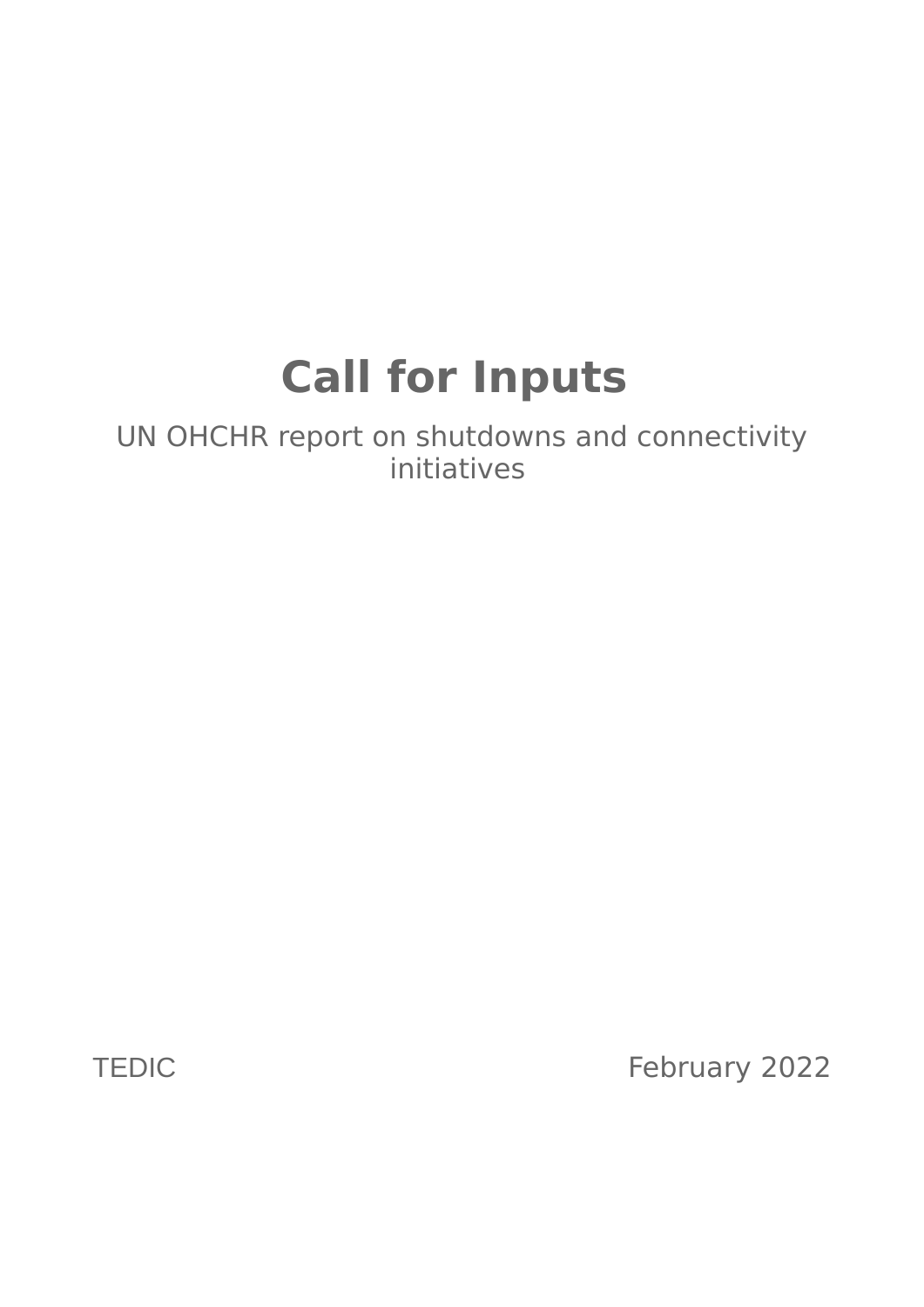# Table of content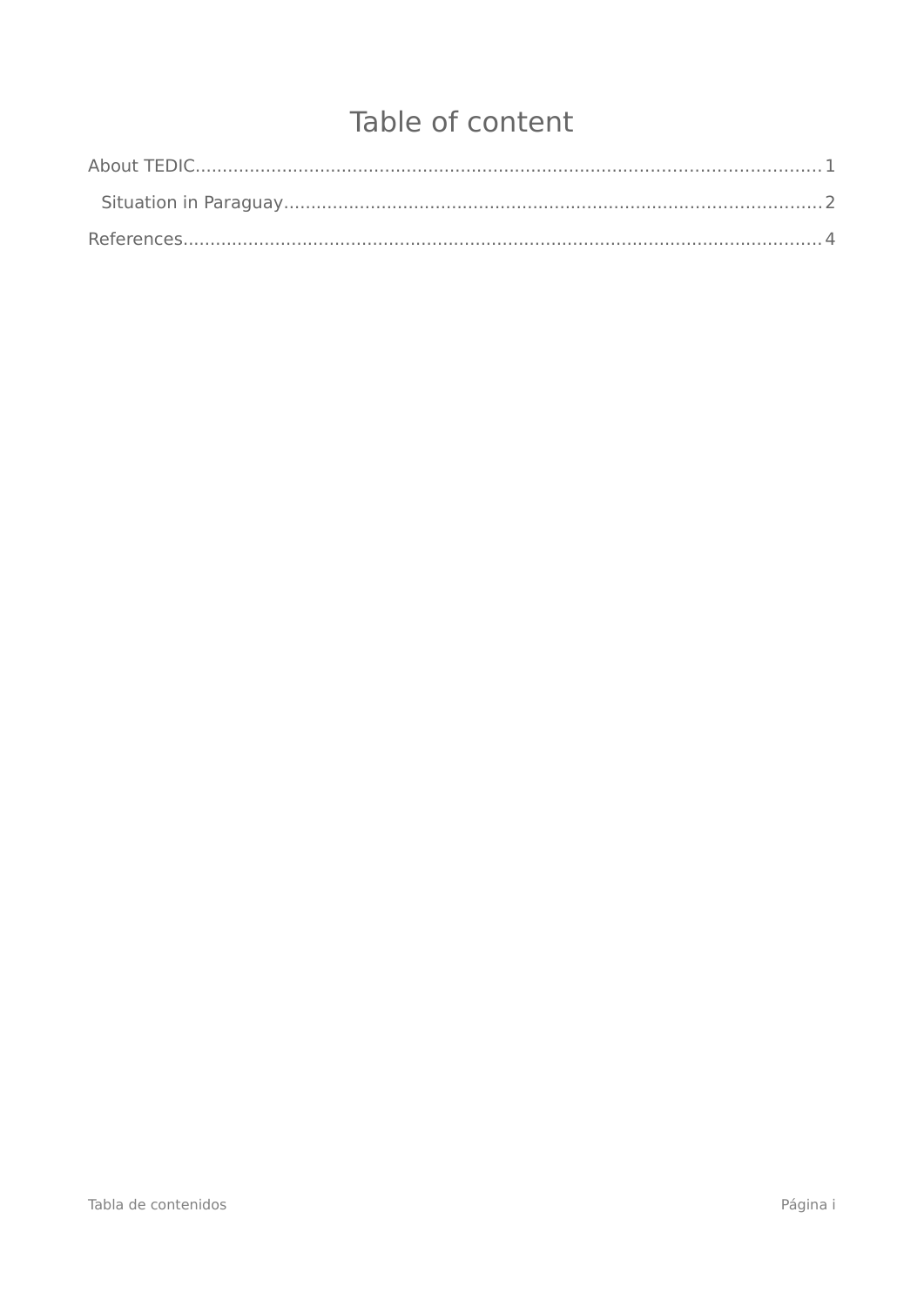

## <span id="page-2-0"></span>About TEDIC

TEDIC (Technology and Community) is a non-profit organization that defends and promotes human rights in digital environments, focusing on gender inequalities and their intersections in Paraguay and the Latin American region.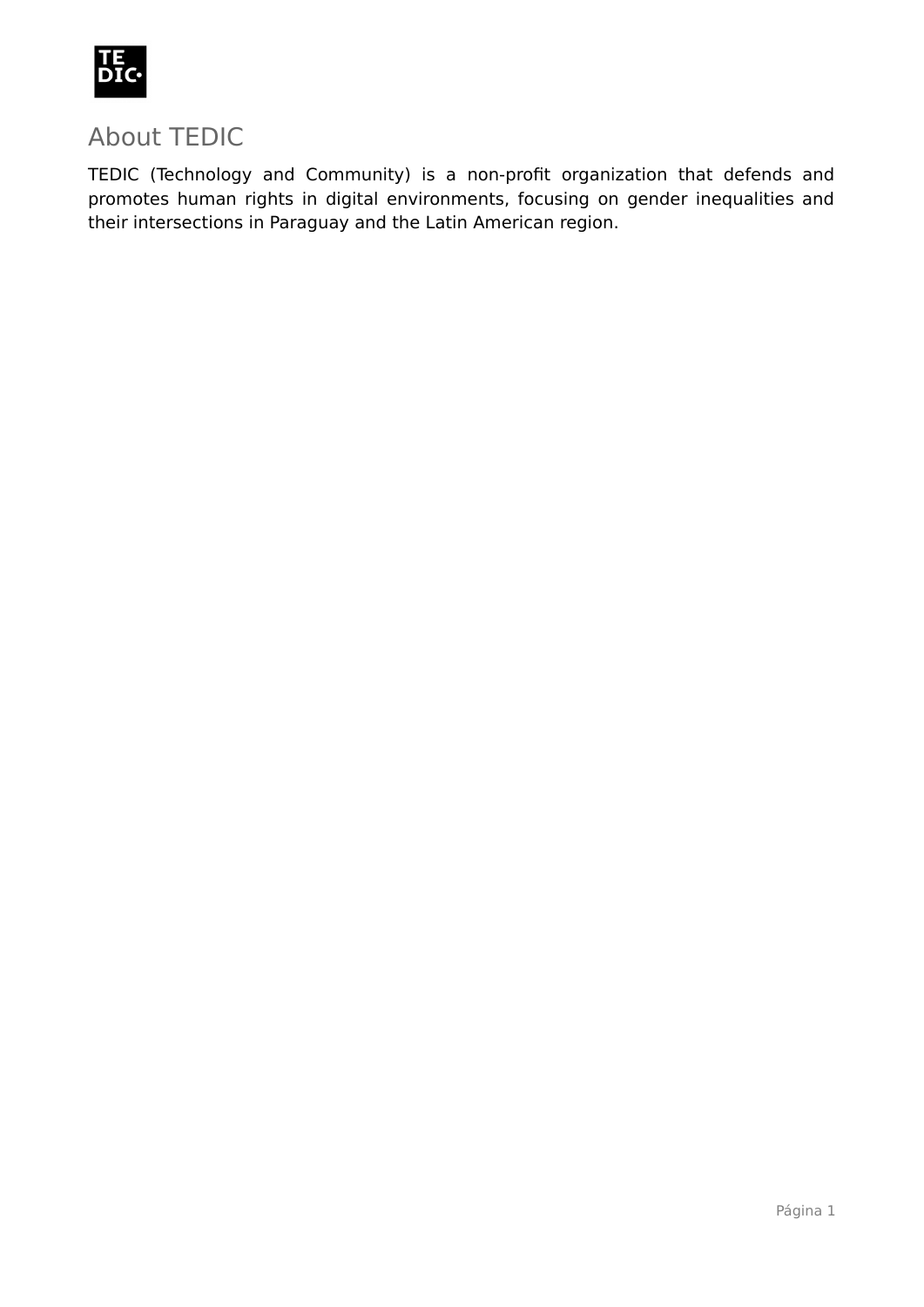

### The occurrence of mandated disruptions of communications

a) Information on the occurrence of any government-mandated disruptions of access to mobile or telephone communications networks over the past 5 years. Including their duration, geographical scope, whether or not there were official orders for these interventions and whether there were any legal measures taken to reverse the disruptions or to hold accountable those responsible.

#### <span id="page-3-0"></span>**Situation in Paraguay**

The Paraguayan Northern Area<sup>[1](#page-3-1)</sup> has been militarized for several years, directly affecting how people exercise their rights.

An international observation mission that visited the country in 2013 warned that such militarization has affected people's rights to access to justice, association and demonstration, life and physical and psychological integrity, access to health care, and children's rights, among others (1).

Human rights organizations have particularly pointed out the responsibility of the Joint Task Force.<sup>[2](#page-3-2)</sup>and their total lack of respect and actual flagrant violation of the fundamental rights of the populations in which they intervene (2). Other arguments point to a lack of results in the fights against guerrilla groups in the area, the expenditure of very high state budgets, and the corruption of the funds allocated to such institutions (2)

Signal interference in the area

Until recently, there has not been much attention to potential human rights violations in the digital and communication sphere. However, last year the CODEHUPY<sup>[3](#page-3-3)</sup>conducted an observation mission in the northern part of the eastern region of Paraguay (departments of Concepción, San Pedro, and Amambay).

Among numerous findings of human rights violations by the Joint Task Force, they have documented potential internet shutdowns in the area through testimonies of people living in the regions intervened.

<span id="page-3-1"></span><sup>1</sup> Departments of Amambay, Concepción and San Pedro.

<span id="page-3-2"></span><sup>2</sup> The Joint Task Force is a unit of the Paraguayan Armed Forces. It is composed by the Paraguayan Armed Forces, the Paraguayan National Police, and the National Anti-Drug Secretariat (SENAD) agents. It's present in San Pedro, Concepción, and Amambay. It seeks to end the strategic plan of the guerrilla group Paraguayan People's Army (EPP), mainly in the north of the country. More information

[https://es.wikipedia.org/wiki/Fuerza\\_de\\_Tarea\\_Conjunta\\_de\\_Paraguay](https://es.wikipedia.org/wiki/Fuerza_de_Tarea_Conjunta_de_Paraguay)

<span id="page-3-3"></span><sup>3</sup> Founded in 1991. It is a network that brings together social and non-governmental organizations that have the defense and promotion of human rights in common. It is also the National Chapter of the Inter-American Platform for Human Rights, Democracy and Development (PIDHDD). More information [https://codehupy.org.py](https://codehupy.org.py/)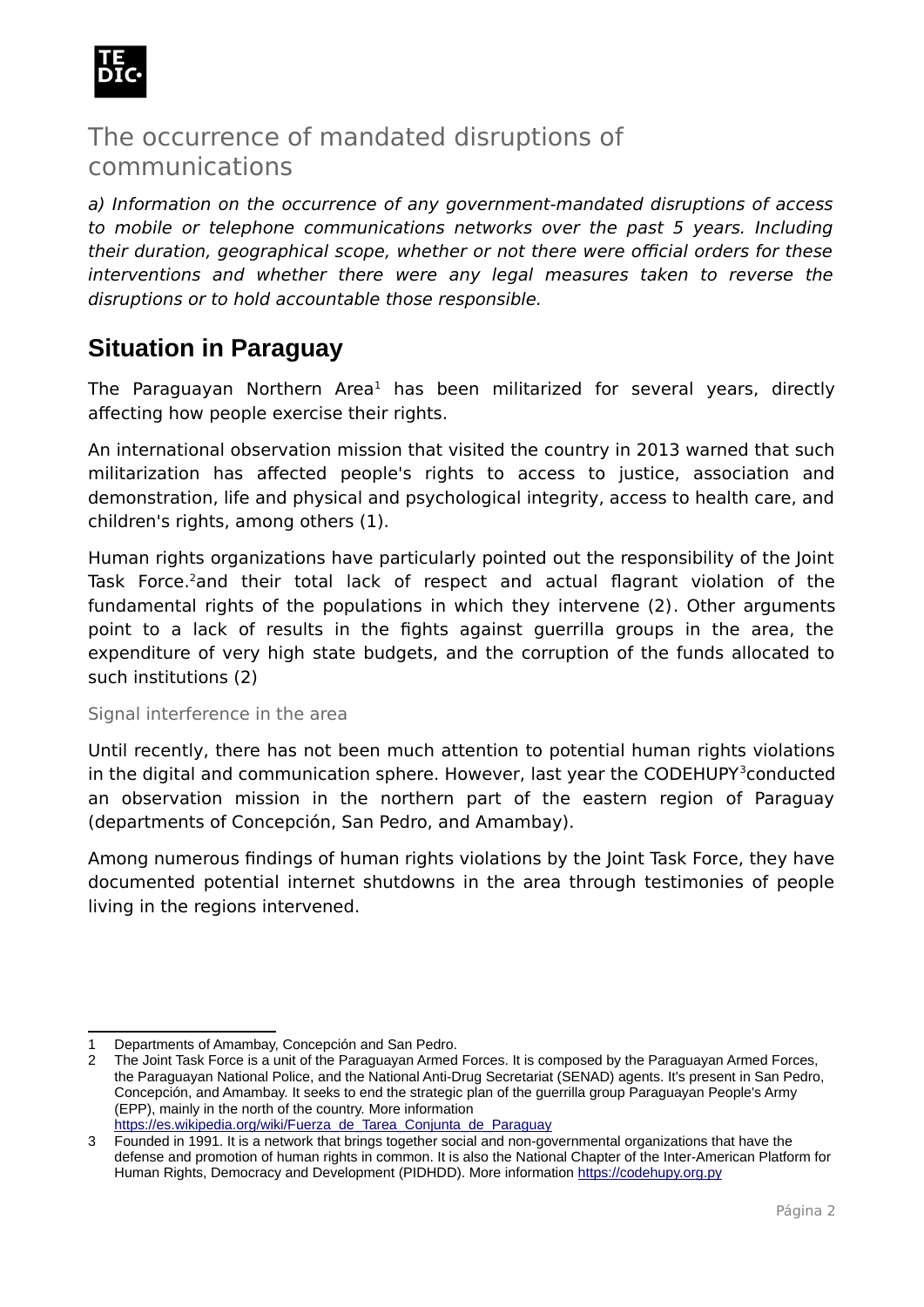

Concretely, the Observation mission report points out that local residents denounce constant surveillance through communication interceptions by intelligence personnel in the specific areas under the control of the Joint Task Force (3).

Numerous testimonies point out that cell phone communications is affected in the area every time an event<sup>[4](#page-4-0)</sup> approaches. For example, testimonies document that in the days leading up to a Joint Task Force intervention, all users in one area are left without any service coverage. None of the lines work until the end of the intervention. Only then is communication restored (3).

It is vital to emphasize that the interruption of Internet access hinders the full enjoyment of the rights to freedom of expression and opinion, access to information, and freedom of assembly and association (4). Furthermore, a joint statement by the United Nations (UN) Special Rapporteur on Freedom of Opinion and Expression, the Organization for Security and Cooperation in Europe (OSCE) Representative on Freedom of the Media, the Special Rapporteur on Freedom of Expression of the Organization of American States (OAS), and the Special Rapporteur of the African Commission on Human and Peoples' Rights (ACHPR) on freedom of expression and access to information, established that cutting off or slowing down access to the Internet is not justified in any case, not even for reasons of public order or national security (5).

<span id="page-4-0"></span><sup>4</sup> In this context, an event is understood as a particular intervention by the Task Force in a specific community within the Northern area